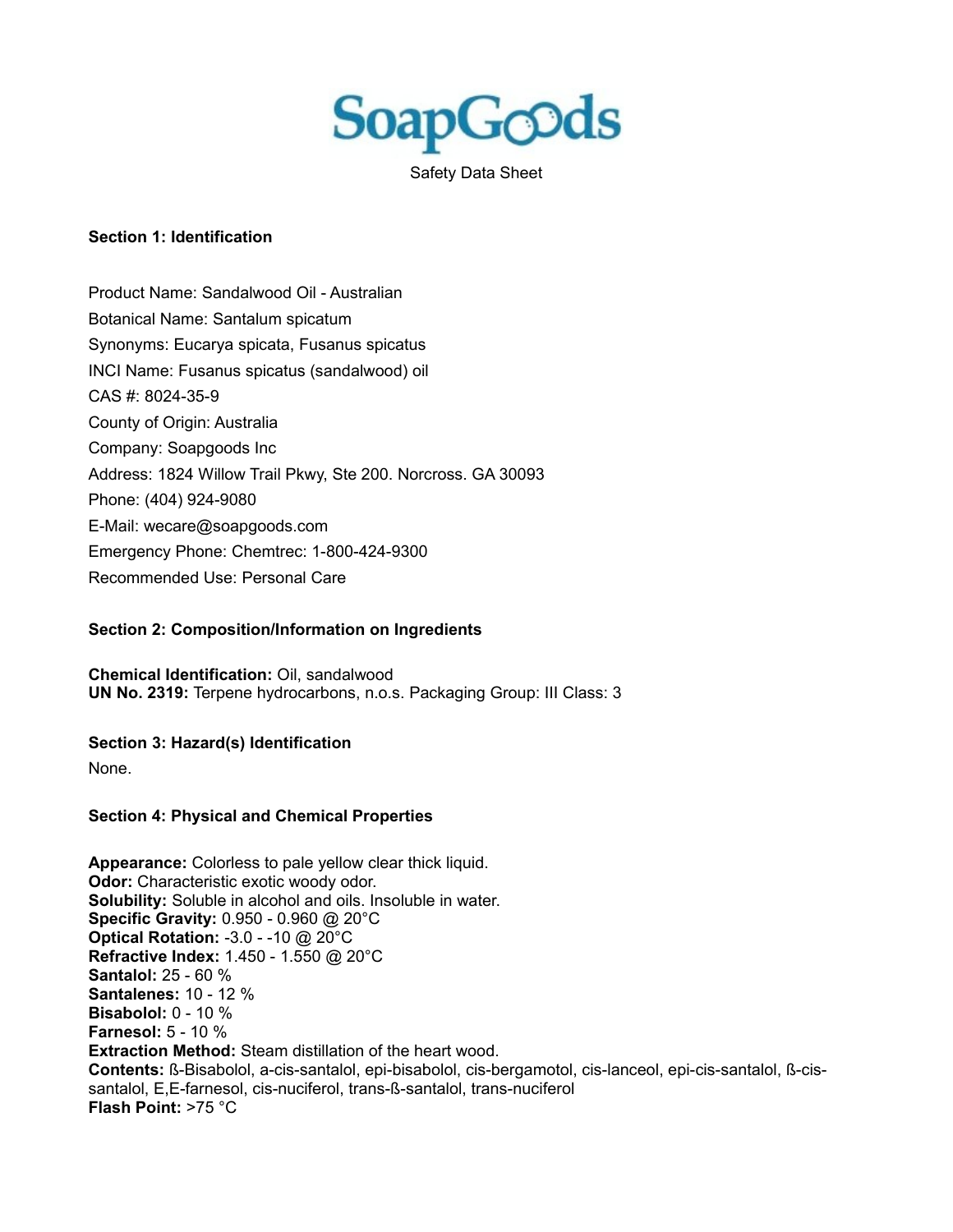## **Section 5: Fire-Fighting Measures**

**Flash Point:** >75 °C Combustible liquid. Will ignite if moderately heated.

## **Section 6: Stability and Reactivity**

**Reactivity:** Stable. Decomposition: When heated to decomposition produces toxic and carbon monoxide smoke.

## **Section 7: Toxicological Information/Information**

None known.

## **Section 8: Exposure Controls/Personal Protection**

**Spillage:** Absorb spills, cover with an inert, non-combustible, inorganic absorbent material, and remove to an approved disposal container.

**Fire:** Recommended extinguishing media - CO2, foam and dry chemicals. DO NOT use direct water jet on burning material.

**Environment:** Keep away from drains, surface and ground water.

**Storage:** Store in cool, dry and well ventilated area protected in tightly closed container away from sources of ignition, heat and sunlight. Keep air contact to minimum.

### **Section 9: First-Aid Measures**

**Eye contact:** Flush with water for at least 15 minutes. Call physician if irritation persists. **Inhalation:** Remove to fresh air. Avoid casual breathing.

**Ingestion:** Rinse mouth and consult a physician immediately. Never-give anything by mouth if victim is unconscious, is rapidly-losing consciousness, or is convulsing.

**Skin contact:** Remove contaminated clothing. Wash with soap and plenty of water.

### **Section 10: Stability and Reactivity**

**Stability:** Chemically stable. This material presents no significant reactivity hazard. **Conditions to Avoid:** Avoid sparks, flame and excessive heat. **Materials to Avoid:** Strong oxidizing agents. **Flammability:** Combustible liquid. **Hazardous Polymerization:** Will not occur. Hazardous Combustion or None known. **Decomposition Products:** When heated to decomposition produces acid fumes and carbon monoxide smoke.

## **Section 11: Toxicological Information**

Inhalation: Inhalation of high concentrations of vapor may result in irritation of eyes, nose and throat, headache, nausea, and dizziness.

Skin Contact: Repeated or prolonged contact can cause redness, irritation and scaling of skin (Dermatitis).

Adverse skin effects should be prevented by normal care and personal hygiene

Eye Contact: May irritate eyes.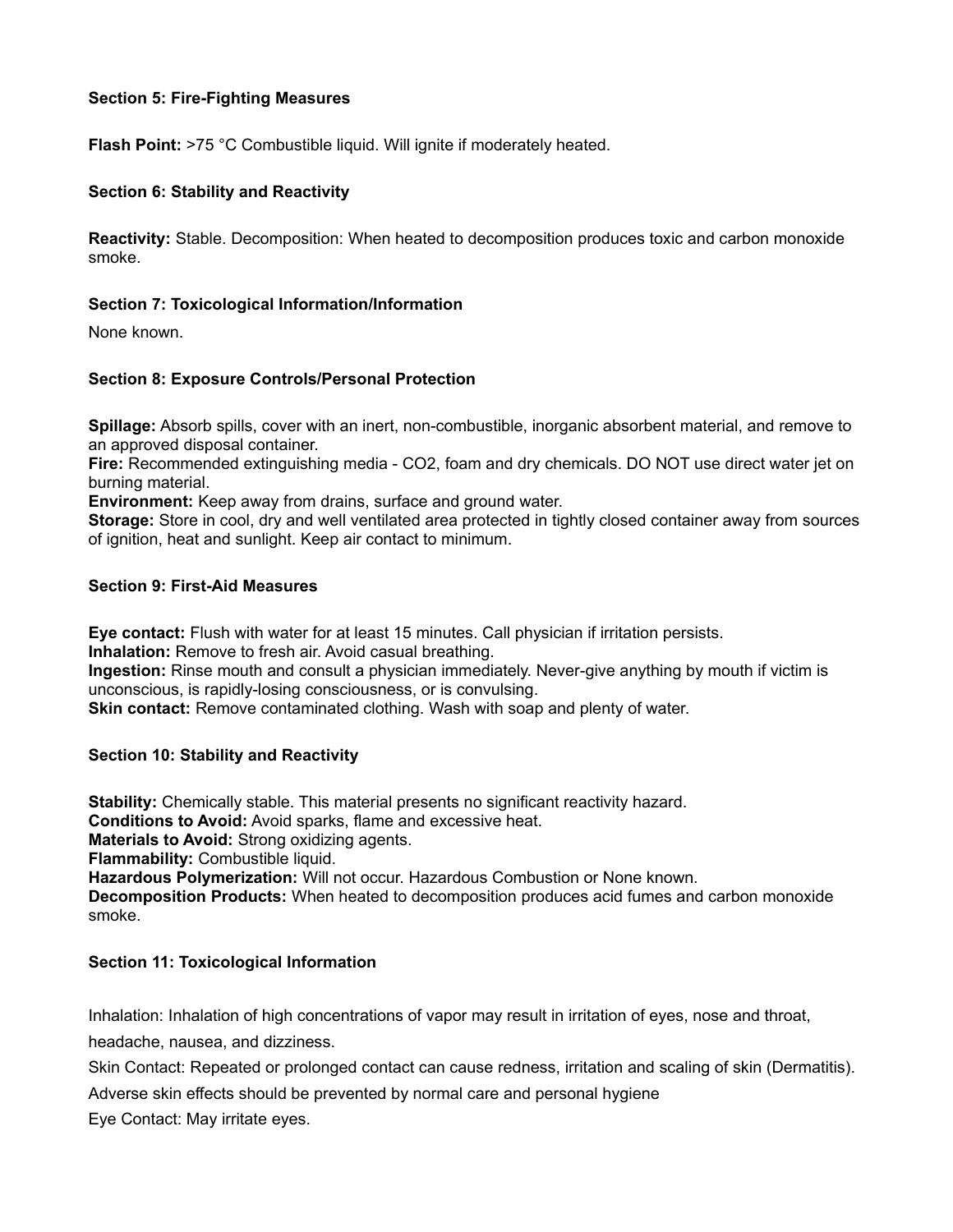Ingestion: Low order toxicity causing irritation of the stomach and intestines which results in nausea and vomiting. Medical Conditions Aggravated: No Known toxicity. Avoid use during pregnancy. by Exposure: May aggravate dermatitis, psoriasis and other skin conditions.

Chronic Toxicity: May cause allergic reactions on skin

Carcinogenicity Data: None of the components of this material are listed as a carcinogen.

Reproductive Toxicity: No adverse effects on reproduction are known. Acute Toxicity Values: No data is currently available.

## **Section 12: Ecological Information**

Very toxic to aquatic organism may cause long-term adverse effects in the aquatic environment. Avoid any pollution of ground, surface or underground water.

## **Section 13: Disposal Considerations**

Incineration or sanitary landfill in accordance with local, provincial and federal regulations. Check with disposal expert to insure compliance

# **Section 14: Transport Information**

Chemical Identification Oils UN No. 1169 Liquid aromatic extract Packaging Group: III Class: 3 US DOT Shipping Description: Check appropriate authority IATA Shipping (Air): Check appropriate authority IMDG Shipping Description: Check appropriate authority

# **Section 15: Regulatory Information**

**WHMIS (Canada):** Class 3 **HMIS (USA):** Health Hazard - Fire Hazard - Reactivity - **SARA 302/ SARA 313:** None **California Proposition 65:** This product does not contain chemical listed per the Safe Drinking Water and Enforcement Act of 1986. **EU Labeling:** R10 Flammable. **Xn R22:** Harmful if swallowed. **Xi R38:** Irritating to skin **S36/37/38:** Wear suitable protective clothing, gloves and eye/face protection.

# **Section 16: Other Information**